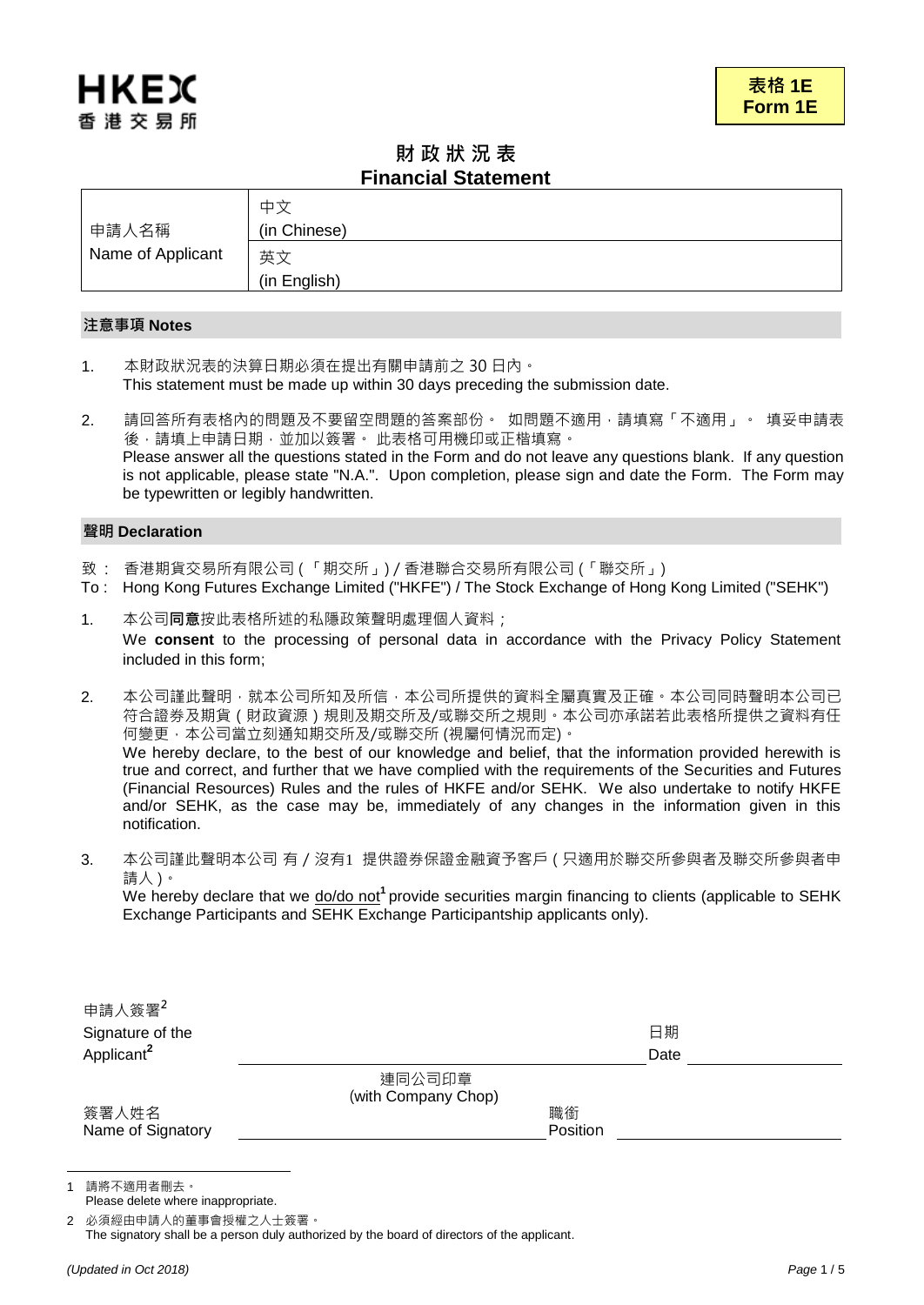| 已繳股本及規定的速動資金<br>Paid up capital and required liquid capital |       |      |
|-------------------------------------------------------------|-------|------|
| 貴公司是否會收取或持有客戶之資產<br>Will you receive or hold client assets? | 是 Yes | 否 No |
| 已繳股本 (以'000 港元計)<br>Paid up capital (in HK\$'000)           |       |      |
| 規定速動資金 (以'000 港元計)<br>Required liquid capital (in HK\$'000) |       |      |

| 計算速動資金<br><b>Computation of liquid capital</b>                                                                         |             |               |            |  |        |
|------------------------------------------------------------------------------------------------------------------------|-------------|---------------|------------|--|--------|
| (以'000 港元計)<br>(In HK\$'000)                                                                                           | 截至<br>As at | $\boxplus$ dd | $\n  H$ mm |  | 年 yyyy |
| 速動資產總額<br>Total liquid assets                                                                                          |             |               |            |  |        |
| 認可負債總額<br>Total ranking liabilities                                                                                    |             |               |            |  |        |
| 速動資金<br>Liquid capital<br>(速動資產總額減去認可負債總額)<br>(Total liquid assets minus total ranking liabilities)                    |             |               |            |  |        |
| 規定的速動資金<br>Required liquid capital                                                                                     |             |               |            |  |        |
| 速動資金盈餘/短欠數額<br>Excess/deficiency in liquid capital<br>(速動資金減去規定速動資金)<br>(Liquid capital minus required liquid capital) |             |               |            |  |        |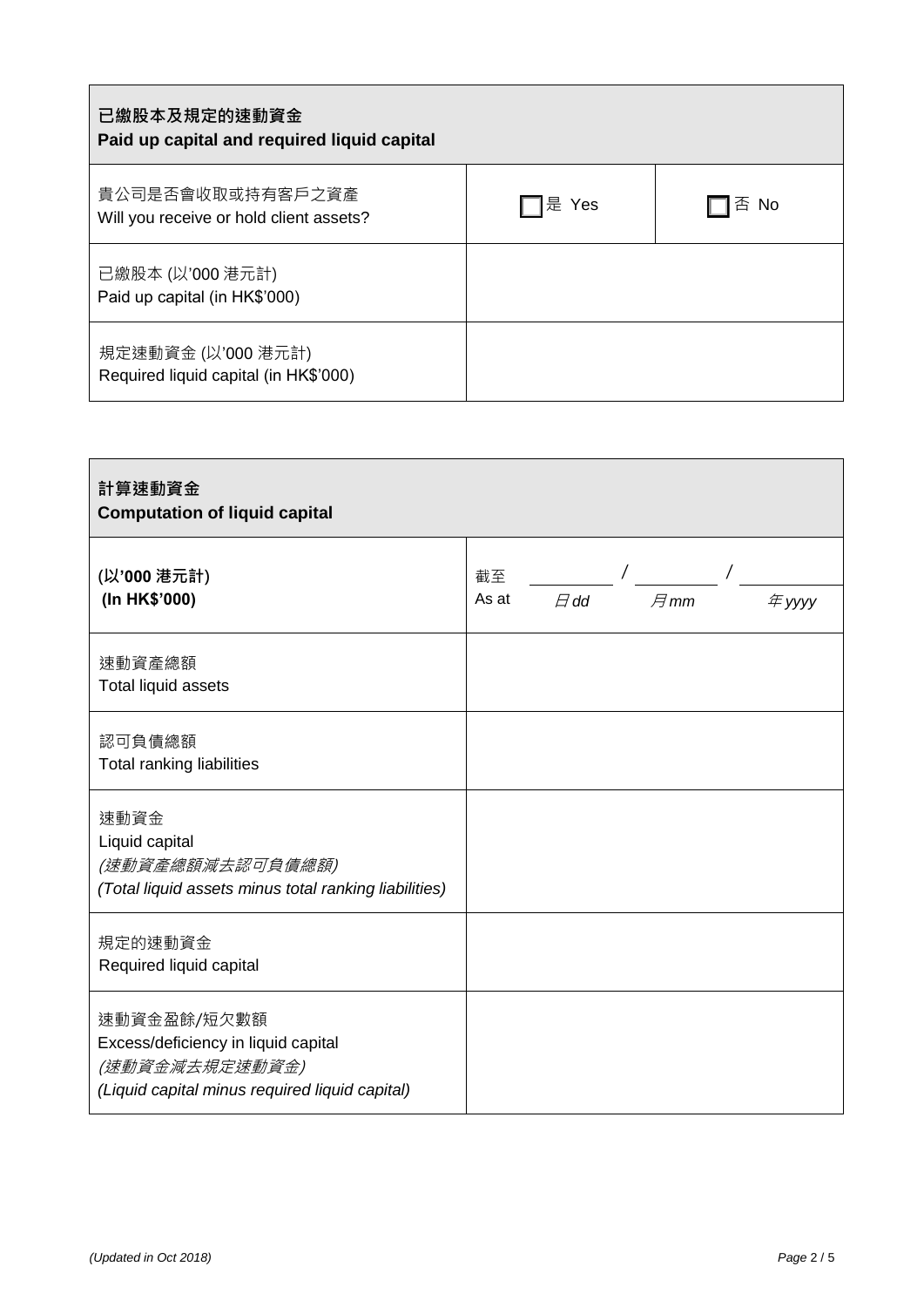| 資產負債表<br><b>Balance sheet</b>                                   |       |           |            |        |  |
|-----------------------------------------------------------------|-------|-----------|------------|--------|--|
| (以'000 港元計)                                                     |       |           |            |        |  |
| (In HK\$'000)                                                   | As at | $\Box$ dd | $\n  H$ mm | 年 yyyy |  |
| 資產<br><b>Assets</b>                                             |       |           |            |        |  |
| 固定資產<br><b>Fixed assets</b>                                     |       |           |            |        |  |
| 其他資產<br>Other assets                                            |       |           |            |        |  |
| 流動資產                                                            |       |           |            |        |  |
| <b>Current assets</b><br>銀行現金存款                                 |       |           |            |        |  |
| Cash deposits in banks<br>上市證券投資                                |       |           |            |        |  |
| Investment in listed securities<br>應收款項                         |       |           |            |        |  |
| Receivables<br>其他流動資產                                           |       |           |            |        |  |
| Other current assets<br>資產總額                                    |       |           |            |        |  |
| <b>Total assets</b>                                             |       |           |            |        |  |
| 負債<br><b>Liabilities</b>                                        |       |           |            |        |  |
| 流動負債                                                            |       |           |            |        |  |
| <b>Current liabilities</b><br>銀行透支/貸款                           |       |           |            |        |  |
| Bank overdraft/loans<br>其他流動負債                                  |       |           |            |        |  |
| Other current liabilities<br>長期負債                               |       |           |            |        |  |
| Long term liabilities<br>應向股東及其他關連方支付的款項                        |       |           |            |        |  |
| Amounts payable to shareholders and other related<br>party      |       |           |            |        |  |
| 負債總額<br><b>Total liabilities</b>                                |       |           |            |        |  |
| 資產淨額 (資產總額-負債總額)<br>Net Assets (Total assets-Total liabilities) |       |           |            |        |  |
| 股東權益                                                            |       |           |            |        |  |
| <b>Shareholders' Equity</b>                                     |       |           |            |        |  |
| 股本                                                              |       |           |            |        |  |
| Share capital<br>其他儲備                                           |       |           |            |        |  |
| Other reserves                                                  |       |           |            |        |  |
| 留存利潤/虧損                                                         |       |           |            |        |  |
| Retained profits/losses<br>股東權益總額                               |       |           |            |        |  |
| <b>Total Shareholders' Equity</b>                               |       |           |            |        |  |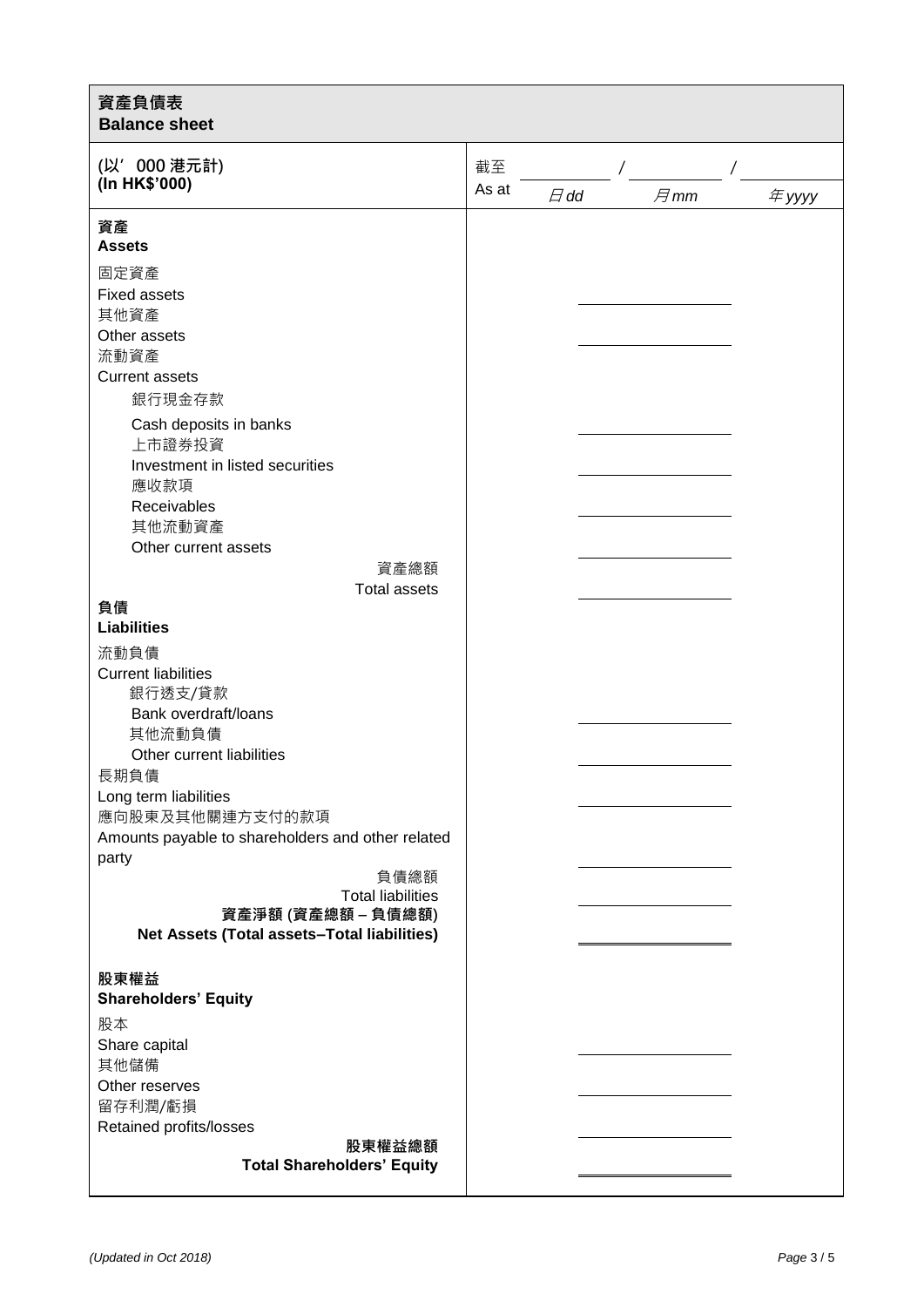# 私隱政策聲明

香港交易及結算所有限公司以及其不時的附屬公司(統稱「 **本集團** 」 )<br>(在本私隱政策聲明中,各自稱為「 **香港交易所** 」 <sup>、 「</sup> **我 們** 」或「 **本集團** 成員公司 」,視適用情況而定)明白根據香港法例第 486 章《個人資料 (私隱)條例》(該「《**條例》** 」)其在收集、持有、處理、使用及/或 、"你的", "你的", "你的", "不在状来", "", ", 《《生》(《历》) 《 會採取一切實際可行方法去確保我們持有的個人資料準確無誤。我們將會 根據本私隱政策聲明使用我們不時所收集閣下的個人資料

我們定期檢討這項私隱政策聲明,並可能不時加以修訂或加入具體指示、 政策及條款。本私隱政策聲明如有任何重要修訂,我們會通過 閣下提供 給我們的聯絡方式通知 閣下,也會按該《條例》的規定,讓 閣下可以<br>诱過屆時通知 閣下的途徑選擇拒絕接收此類修訂通知。否則,關於通過 。<br>「閣下的途徑選擇拒絕接收此類修訂通知。否則,關於通過 香港交易所網站或其他方式而提供給我們的個人資料,閣下繼續使用香港 交易所網站或繼續維持與我們的關係即被視為同意並接受此項私隱政策聲 明(不時修訂)。

如對這項私隱政策聲明或我們如何使用 閣下的個人資料有任何疑問,請 海過不文「聯繫我們」所載的任何一個通訊渠道與我們聯繫。

我們會採取一切實際可行方法確保個人資料的安全,以及避免個人資料在 未經授權或意外的情況下被取用、刪除或作其他用途。這包括在實物具體 上、技術上及程序上的適當安全措施, 確保只有經授權人士才能取用個人 資料。

請注意:如 閣下沒有向我們提供個人資料(或有關 閣下代理人的個人 資料),我們可能無法提供 閣下要求的資訊、產品或服務又或無法處理 閣下的要求、申請、訂購或登記,亦可能無法執行或履行監管職能(定義 見下文)。

#### 目 的

我們或會為了以下目的而不時收集 閣下的個人資料(包括但不限於 閣 下的姓名、郵寄地址、電話號碼、電郵地址、出生日期和登入名稱): 1 . 處 理 閣下的申請、訂購及登記使用我們的產品及服務; 2. 執行或履行香港交易所以及任何由其作為認可控制人的公司(定義見 <u>て, 我は我展は自己人物のめ</u>及は同田米に物品は出来いない。<br><br>香港法例第 571 章《證券及期貨條例》)的職能(「監管職能」); 3. 向 閣下提供我們的產品和服務,以及與此相關的賬戶管理; 4 . 進行研究和統計分析; 5 . 處 理 閣下應聘香港交易所職位或工作的申請,以評估 閣下是否為

適合人選,並向 閣下的前僱主進行相關的背景查證;及<br>6. 與上列任何一項有直接關聯的其他目的。

#### 直接營銷

如 閣下已經給予同意而其後並無撤回,我們也可能會使用 閣下的姓 名、郵寄地址、電話號碼和電郵地址,用以寄送宣傳資料,就香港交易所 以及本集團其他成員公司的金融和資訊服務進行直接營銷活動。

如不希望收到我們的宣傳和直接營銷資料,或不希望收到某類宣傳和直接 。<br>「在事件的人的人的人」,我们在我们的人们的人的人的人的人的人的人的人。」<br>「我们的人的人的人的人」,我们的人的人的人的人物的人 日 3. ( ) ( ) ( ) 1 1 主 世 尔 世 世 世 公 均 地 然 得 行 15 2 2 1 4 4 4 <br>們 」所 載 的 其 中 一 種 通 訊 渠 道 聯 絡 我 們 。 為 確 保 可 以 迅 速 處 理 閣 下 的 要 請提供 閣下的全名、電郵地址、登入名稱及所訂閱產品及/或服務 的詳情。

#### 身份證號碼

我們也可能會根據適用法律或規例又或任何對我們有管轄權限的監管者的 我们已了紀昌低综合局最早数观的交易出行到执行与特倫低的监督日常 的身份而(在不抵觸該《條例》的前提下)收集 並處理 閣下的身份證號 碼 。

#### 轉移 閣下的個人資料作直接營銷

除 非 閣下已經拒絕,否則我們可能會將 閣下的姓名、郵寄地址、電話 號碼和電郵地址轉交本集團其他成員公司,使其可向 閣下寄送宣傳資 料,就其金融和資訊服務進行直接營銷活動。

#### 其他轉移個人資料的情況

為了以上一個或多於一個目的,閣下的個人資料可能會被:<br>1. 轉交予本集團其他成員公司,而使本集團(在香港或其他地方)的相 關人員獲得 閣下的個人資料;就此,閣下同意將 閣下的個人資料轉離 香港;

2 . 提供手任何向香港交易所及/或本集團在香港或其他地方的其他成員提 供行政、電訊、電腦、付款、追收欠款、資料處理或其他服務的代理、承 判商或第三方;及

3 . 轉交予其他人士(收集資料時會通知 閣下)。

#### 我 們 如 何 使 用 **c o o k i e s**

1.1.1.1.1.1.1.<br>閣下通過香港交易所網站查閱我們的資訊或服務時,應當留意到網站有使 用 c o o k i e s 。 C o o k i e s 是 指 儲 存 在 閣下瀏覽器內的資料檔。閣下進入 香港交易所網站時,網站即在 閣下瀏覽器內自動安裝並使用<br>cookies。香港交易所網站使用兩種 cookies。

Session Cookies : 一種只在 閣下瀏覽香港交易所網站期間留存於瀏 覽器內的短暫性質 cookies,用處在於取得並儲存配置資訊及管理網 站,包括「攜帶」資訊以隨 閣下瀏覽網站的不同版頁,譬如以免 閣下<br>每到一個版頁也要重新輸入資訊。Slession cookies也會用來編備關 於香港交易所網站使用的匿名統計資料。

Persistent Cookies: 一種留存於瀏覽器內較長時間的 cookies, 用 以編備關於香港交易所網站使用的匿名統計資料,或追蹤和記錄使用者的 習慣偏好。

香港交易所網站所用的 c o o k i e s 不 包 含 個 人 資 料 。 閣 下 可 以 更 改 瀏 覽 器 或網路安全軟件中的設定,拒絕接受瀏覽器內的 c o o k i e s 。 不 過 , 這 樣 或會令 閣下不能使用或啟動香港交易所網站中的某些功能。

# 法律與法規的遵守

香港交易所及本集團其他成員公司或要為了遵守適用法律及規例,或遵守<br>法院指令、傳票或其他法定程序(無論於香港或其他地方),或遵從政府 為 》、 对象数公司怎么在方 、 《 篇 公 音 怎 数公 高 名 分 》 《 《 是 之 众 心<br>機關、執 法機構或類似機構(無論位於香港或其他地方)提出的要求,又 或執行或履行監管職能,而必須保留、處理及 / 或披露 閣下的個人資 料。香港交易所及本集團其他成員公司或須披露 閣下的個人資料,以履 行與 閣下的協議,或保護我們或我們僱員的權利、財產或安全,又或執 行或履行監管職能。

#### 公司重組

隨著我們持續發展業務,我們可能會重組集團架構或出現控制權易手或業 務合併。在這些情況下,閣下的個人資料或會按這份私隱政策聲明或另一 33日前 出产生的第一部件的出会会社公司公差以后提款公事分公分 第三方。此等第三方或在香港以外的地方,就此等收購或重組而使用 閣 下個人資料的地點也可能不在香港。

# 查閱及更正個人資料

根據該《條例》,閣下有權查明我們是否持有 閣下的個人資料、取得資 料的備份及更正任何不準確資料,也可以要求我們通知 閣下其持有資料 物種類。如欲查閱有關資料,須使用個人資料私隱專員(「**私隱專員**」) 指定的表格(可於私隱專員公署的官方網站下載)或經此連接 https://www.pcpd.org.hk/english/publications/files/Dform e.pdf 提出。

如欲查閱和更正個人資料,或查閱有關政策與常規以及我們所持有資料種 類,應以書面及郵遞形式提出要求(見以下「聯繫我們」)。

我們或會因應 閣下查閱資料要求而產生的行政及實際成本而收取合理的 費用。

## 終止或取消

任何時候如果 閣下在我們的賬戶或與我們的關係被取消或終止,我們會 隨即在合理情況下盡快終止處理 閣下的個人資料,但也可按合理需要而 保留有關資料,合理的需要包括:資料歸檔;解決實際或潛在的爭議;遵 。<br>守適用法律及規例;履行與 閣下的任何協議;保障我們及我們僱員的權 利、財產或安全;以及執行或履行我們的職能、義務及責任等。

### 一般資料

本私隱政策聲明的中英文本如有差異,概以英文版為準。

# 聯繫我們

郵 寄 :<br>香 港 中 環 康 樂 廣 場 8 號 交易廣場二期 8 樓 香港交易及結算所有限公司 個人資料隱私主任

### 雷郵: Data Privacy@HKEX.COM.HK